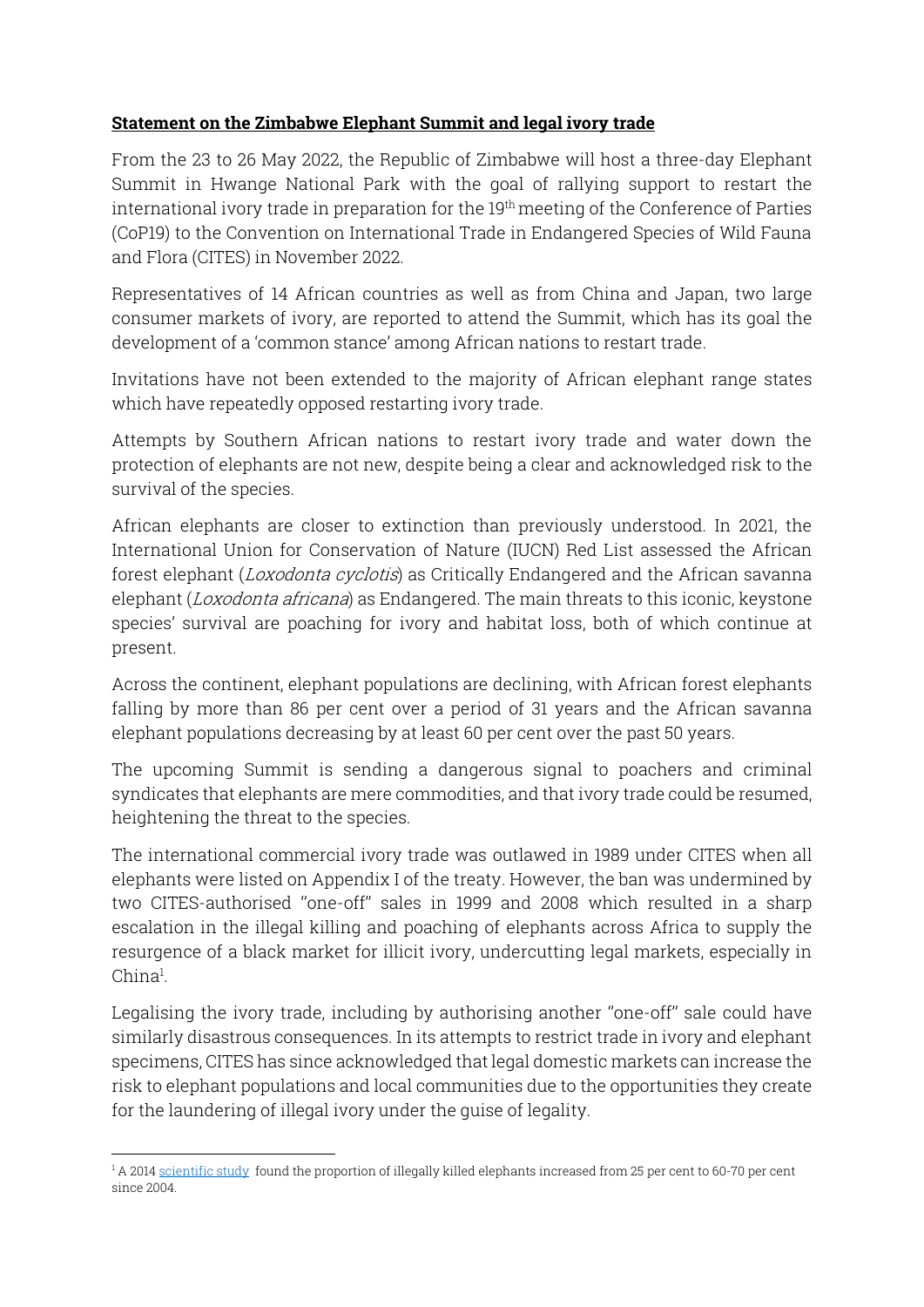In response to the resurgence in poaching and trafficking following the 2008 sale, the vast majority of African elephant range states called for the closure of all domestic ivory markets worldwide (the [Cotonou Declaration of 2015\)](http://www.elephantvoices.org/phocadownload/Cotonou-Declaration-4Nov2015.pdf). In 2016 the CITES Parties agreed a resolution, calling on Parties to close their domestic ivory markets. As the single largest destination for illegal ivory, China closed its domestic ivory market in December 2017 a decision now hailed as a significant conservation gain for elephant conservation. The USA, Singapore, the EU, the UK, and numerous African countries have also closed their markets, mindful of the blurred lines between legal and illegal trade<sup>2</sup> .

Global appetite for legal ivory trade is at an historic low. At the last CITES CoP in 2019 (CoP18), efforts to restart trade and lower the protection of elephants by Southern African countries were once again vetoed by most Parties, including the vast majority of African elephant range states.

Should Zimbabwe or other Southern African countries decide to leave CITES in order to sell their ivory, it is crucial to highlight that any potential consumer country would also have to leave the convention or find itself in serious contravention of its legal obligations, which could result in trade sanctions and economic consequences<sup>3</sup>. Southern African countries stand to lose much more than just their reputation if they choose to abandon CITES.

As Niculin Jager, Swiss ambassador to Zimbabwe, stated on behalf of European envoys ahead of the summit<sup>4</sup>, illegal wildlife trade is an international issue characterised by the involvement of transboundary organised criminal networks.

Between 2009-22, there were at least 152 large-scale ivory seizures (each above 500kg), totalling approximately 270 tonnes of ivory<sup>5</sup>, indicative of serious organised criminal activity. Attempts to restart legal trade would provide organised crime networks with further opportunities to poach and launder trafficked ivory into the legal market. As a result, law enforcement efforts to clamp down on illegal trade would be further undermined. Not even a week ago, 1.5 tonnes of ivory originating from countries in Southern Africa was seized in southeast Democratic Republic of the Congo, highlighting how illegal transboundary ivory trade is a current, persistent threat across the continent. 6

Elephants are a migratory species and therefore require coordinated international conservation efforts. At a time when demand for ivory is at an historic low and awareness of the need for sustained biodiversity is at an historic high, we urge the international community and policymakers to resist attempts by Zimbabwe and Southern African countries to restart ivory trade.

<sup>2</sup> Such as the 2014 Elephant Protection Initiative and the 2015 Cotonou Declaration of the African Elephant Coalition. <sup>3</sup> As per the CITES Trade Database, since the last CoP in 2018, South Africa has recorded 5,267 instances of commercial trade exports in at least 580 different CITES-listed species; Zimbabwe 295 instances in 34 species, Namibia 161 instances in 32 species and Zambia 100 instances in nine species.

<sup>4</sup> https://www.voanews.com/a/zimbabwe-urges-sale-of-stockpile-of-seized-elephant-ivory-/6578334.html <sup>5</sup> As per EIA database

<sup>6</sup> https://news.mongabay.com/2022/05/ivory-from-at-least-150-poached-elephants-seized-in-the-drc-raid/?amp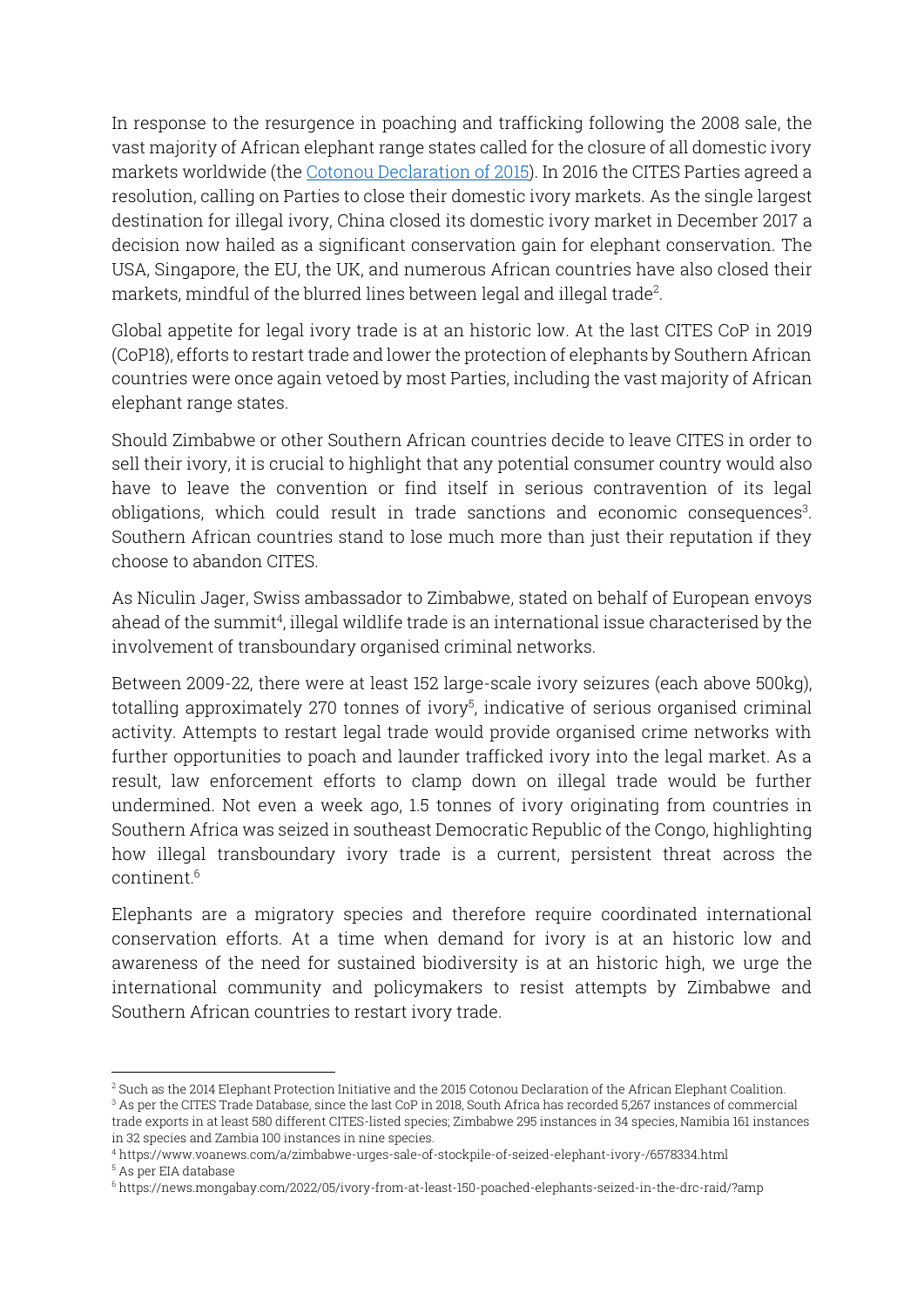In light of the current global biodiversity crisis, we cannot afford to repeat the mistakes of the past.

Statement signed by:

- 1. Action for Elephants UK
- 2. Africa Nature Investors Foundation
- 3. African Climate Alliance South Africa
- 4. All Rise Attorneys for climate and environmental justice, South Africa
- 5. Animal Defenders International
- 6. Animal Talk Africa South Africa
- 7. Animal Welfare Institute
- 8. Baboon Matters South Africa
- 9. Baboons of the South South Africa
- 10. Ban Animal Trading South Africa
- 11. Beauty Without Cruelty South Africa
- 12. Betty's Bay Baboon Action Group South Africa
- 13. Centre for Animal Rehabilitation and Education South Africa
- 14. Centre for Biological Diversity
- 15. Conservation Action Trust, India
- 16. Conserv Congo
- 17. Corbett Foundation, India
- 18. David Shephard Wildlife Foundation
- 19. Environmental Investigation Agency
- 20. Environmental Foundation Ltd, Sri Lanka
- 21. Elephant Reintegration Trust South Africa
- 22. EMS Foundation- South Africa
- 23. Fondation Franz Weber
- 24. FOUR PAWS South Africa
- 25. Future 4 Wildlife South Africa
- 26. Future for Elephants
- 27. Gifted for Good South Africa
- 28. Global White Lion Protection Trust South Africa
- 29. Hands Off Fernkloof South Africa
- 30. Humane Society International
- 31. Institute for Critical Animal Studies South Africa
- 32. Jane Goodall Insititute New Zealand
- 33. Japan Tiger and Elephant Fund
- 34. Lilongwe Wildlife Trust
- 35. Monkey Helpline South Africa
- 36. Mizu Eco-Care, Zambia
- 37. Pan African Sanctuary Alliance
- 38. Parliament for the People South Africa
- 39. ProWildlife
- 40. Rhinos in Africa South Africa
- 41. Satpuda Foundation